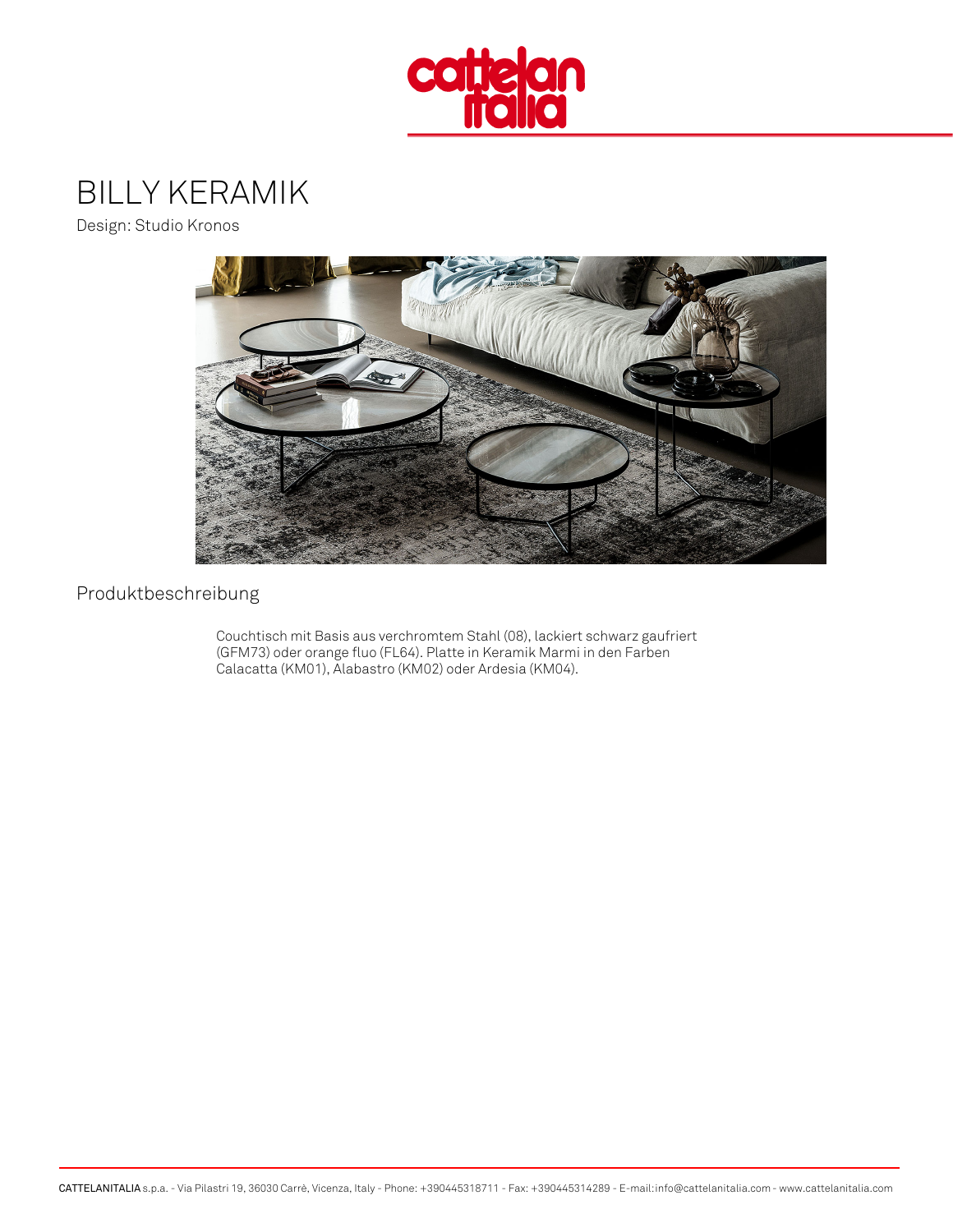# BILLY KERAMIK

Design: Studio Kronos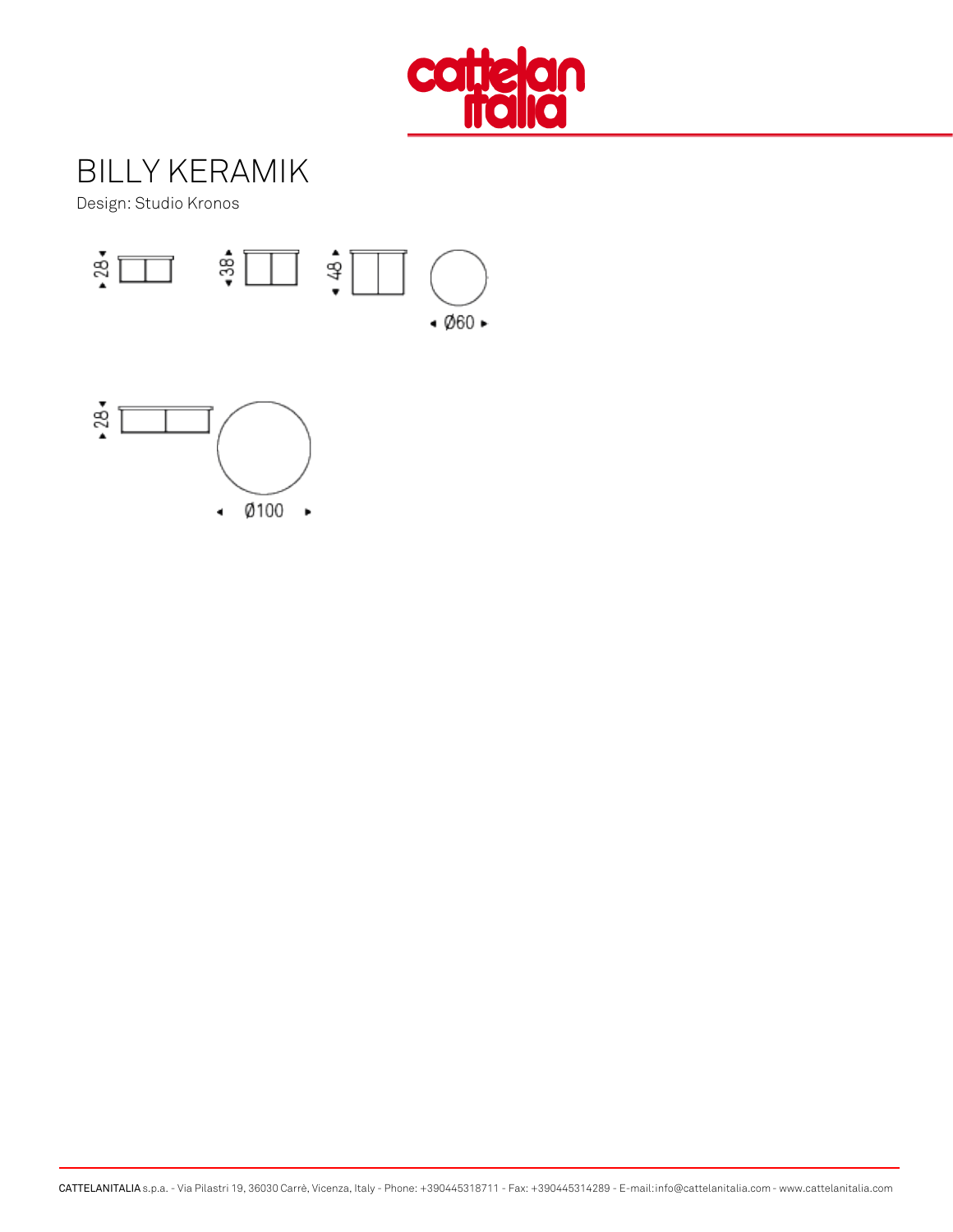## BILLY KERAMIK

Design: Studio Kronos

#### Finiture: basis

metall

08 chrom FL64 orange GFLMb73 schwarz gaufriert

#### Finiture: platte

keramik Marmi

KM01 CalacaKtMa02 AlabasKtMb04 Ardesia

#### Finiture: gestell

metall

08 chrom FL64 orange GFLMb73 schwarz gaufriert

Finiture: top

keramik Marmi

KM01 CalacaKMa02 AlabasKMb04 Ardesia